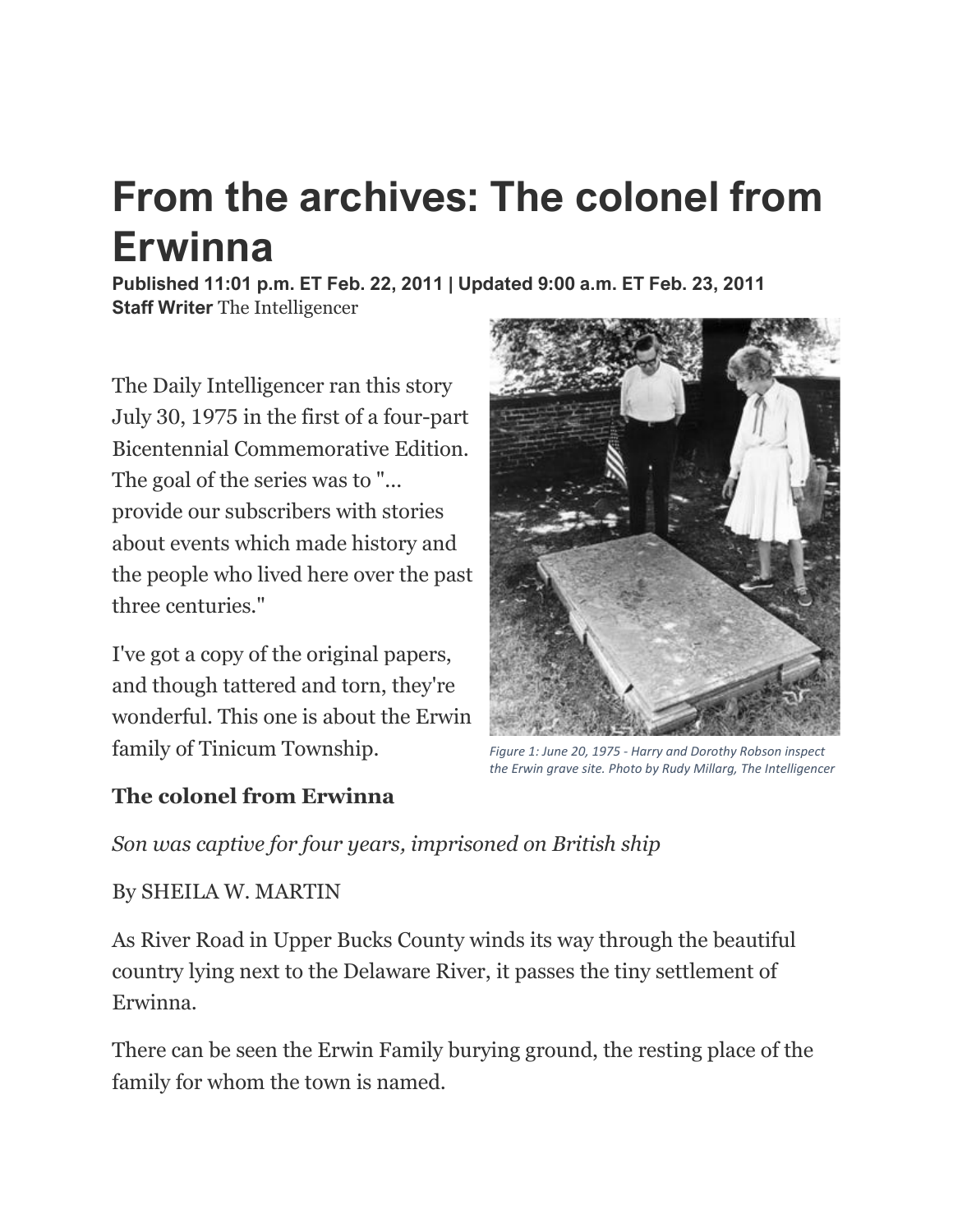A marker placed nearby by the Bucks County Historical Tourist Commission and American flags placed reverently on three of the graves indicate that soldiers who fought in the American Revolution he in the brick-walled cemetery.

The head of the Erwin family, Arthur Erwin, was a Scotch-Irish immigrant who landed in Philadelphia on Aug. 18, 1768. The voyage from Ireland on the ship, Newry Assistance, was a sad one for Arthur Erwin and his six children. His wife, Mary Scott Erwin, died at sea two weeks after giving birth to a baby who also died.

At first the Erwins stayed with Arthur's brother, William, in Dyerstown, just above Doylestown. This was temporary as he was eager to establish his own home for his motherless children.

So in March of 1769, Arthur Erwin bought 944 acres in Tinicum Township, the site of the town of Erwinna. He was to buy a lot more land in later years and by 1780 was the largest landowner in the entire township.

Tragedy was to touch the Erwins again two weeks after moving into their new home in May 1769; four-year-old Arthur drowned in the Delaware River.

The Erwin family were members of the Red Hill Presbyterian Church in Ottsville, and old records show that Arthur Erwin was active, a member of the building committee in 1770.

On July 27, 1771, Arthur Erwin married Mary Kennedy of Springfield Township. They had six children.

Soon after this, the colony of Pennsylvania joined with the other 12 American colonies in the struggle for independence from Great Britain. Patriotic men and boys from Bucks County joined the Associators and the Bucks County Militia. Arthur Erwin enrolled as a captain in the Second Company of the Tinicum Associators and his oldest son John enlisted as a private in the same company.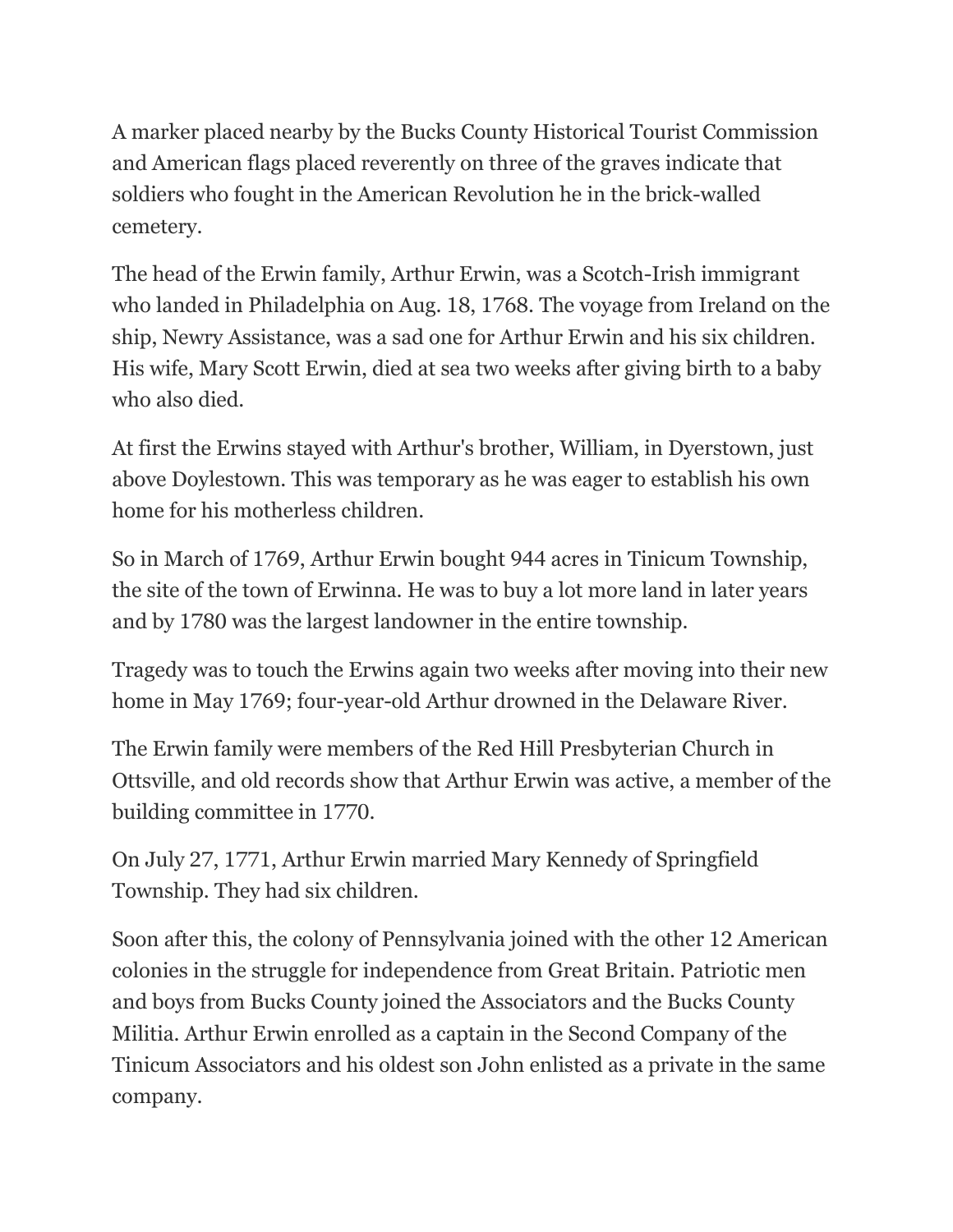Arthur Erwin was commissioned a colonel of the Second Battalion of the militia on May 6, 1777, at the age of 51 and served with distinction throughout the Revolution.

He had been active before the Battle of Trenton and had assisted .in the transporting of Washington's troops across the Delaware on that significant Christmas Day in 1776.

In July, 1776, John Erwin enlisted as a second lieutenant in the Bucks County Battalion of the Flying Camp (which was a detachment of Bucks County Milita serving with the Continental Army wherever needed most).

Unfortunately, 20-year-old John was captured by the British at Fort Washington on Nov. 16, 1776, and was a prisoner of war for over four years. He was held on a prison ship off Long Island, in Wallabout Bay.

Conditions were very bad on the British prison ships, with poor sanitation, rotten food, and disease. John's health rapidly declined and finally on Feb. 25, 1781, he was paroled and exchanged for a British prisoner.

He petitioned for half-pay from the military authorities since he was practically bed-ridden. One year after his release, John Erwin died as a result of his disabilities. His grieving family inscribed the following on his tombstone: Died in February 1782 — John Erwin, an officer in the Federal Army. Aged 26 years. In respect to whose memory his surviving brothers have placed this stone.

Another Erwin son, William, also served his country in the Revolutionary War. He was commissioned a captain of the First Company, Third Battalion of the Bucks County Militia on May 14, 1781, at the age of 21 and made colonel in the Fourth Regiment on Aug. 1, 1793.

William married Achsah Rockhill of Hunterdon County, N.J. He served as a member of the Pennsylvania State Senate from 1808 to 1816. It is in his will that provision was made for the Erwin burying ground.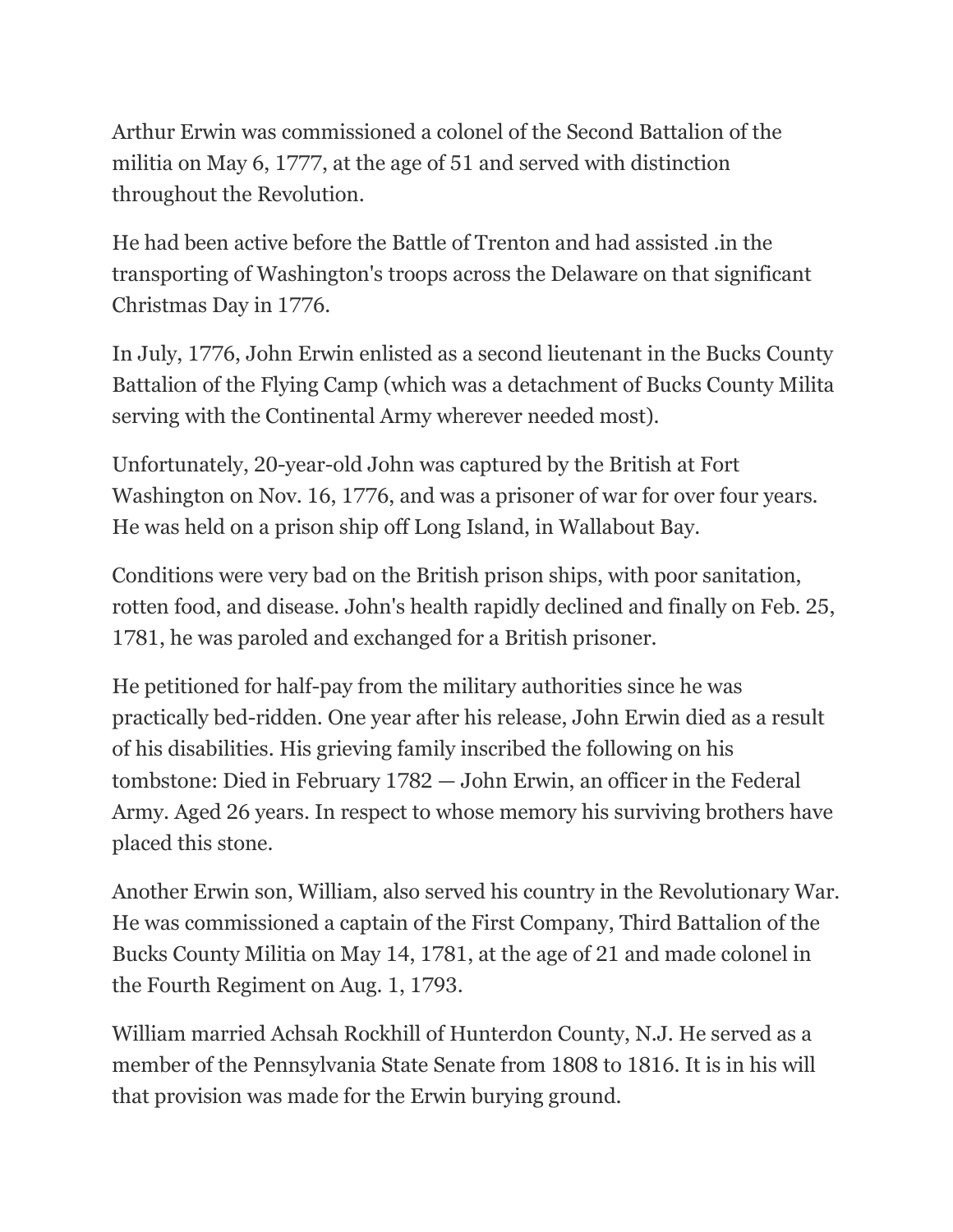Hugh Erwin, another son of Colonel Erwin, waited until he was 50 to marry. The marriage contract between Hugh and Edith Hepburn contained an unusual provision. She had a nice sum of money of her own, \$2,241.81 to be exact, and wanted to hang on to it.

The contract drawn up Feb. 3, 1817, stipulated that "she and he shall use the \$2,241.81 as they think proper as long as it may please God that they shall live together as husband and wife," but that the money would revert back to Edith if Hugh died first, and if she died first, he was to pay it to the persons named in her will.

With this sort of arrangement, it is not surprising that they separated after only a year and a half of marriage.

Seventeen years later, when Hugh's wife died, he received the news from a friend, William Potts:

*My old Friend, The painful task has fell to my lot to communicate to you the Sad Tidings of the death of your wife about ten days ago. Going to or at meeting she caught cold and got worse fast so bad that on Saturday last she quit this world in full hopes, no doubt, of a better. On Monday she was taken to her grave by a collection of Dry eyed Relations and Neighbors.*

*I understand that she has cut you off in her will without a Shilling. She has left all to a Blue skinned Parson of the name of Wilson — except her funeral expenses. Her furniture is to be sold to pay that expense. I understand that Mr. Wilson gets about Seventy Dollars. I suppose it was all the Cash.*

The remaining Erwin son by Col. Erwin's first wife was Joseph. Apprenticed at 14 to James Budden and William Striker who had a counting house in Philadelphia, Joseph evidently inherited his father's good head for business. He became quite wealthy as a trader and speculator during the war years. His mercantile activities often took him abroad, which put him under suspicion of trading with the enemy and smuggling.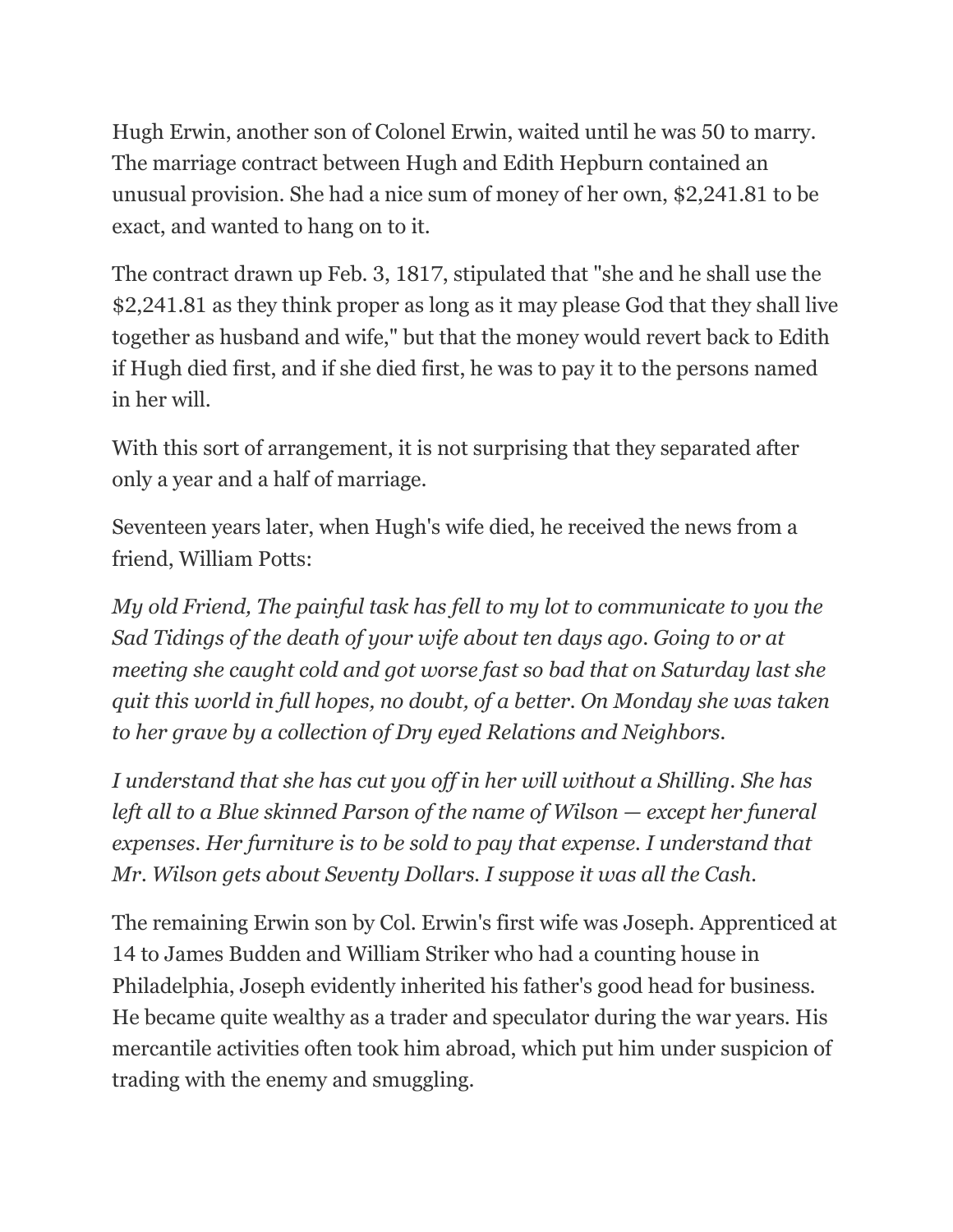In fact, Joseph Erwin's name was on a list of persons "since been discovered to have joined the enemy in Phila." He was mistakenly labeled a Tory for he continued his business enterprises and was appointed warden and surveyor of the port of Philadelphia from 1787 to 1791.

Joseph never married but remained close to his family, joining with his father in land investments in Tioga County and spending summers in Erwinna at William's home. Always aware of a good opportunity, Joseph recorded the following in his diary:

*The summer of 1784 I passed in the Country with my brother William. In the Fall of that year I gathered 130 Barrels of Winter apples which I sold for \$2 a barrel — not to be idle.*

Joseph finally carried on the family tradition of military service when in August of 1793 when he enlisted as a major in the Fourth Regiment of Pennsylvania Militia. He also served in the Pennsylvania Assembly.

Col. Erwin's second marriage must have been a stormy one and it ended in a dramatic way. In a petition to the Court of Quarter Sessions at Newtown, then the county seat for Bucks County, Mary Erwin asked the court to order her husband to give her some money for these reasons:

*"That your petitioner having had, some time ago, the misfortune to fall under the displeasure of her said husband, he took revenge of her in a most indecent and inhumane manner by beating and abusing her, driving her out of his house in the night time without shoes or stockings or necessary clothing, and publishing her in the newspapers that no correspondent should trust her upon his account and discharging tenants and near neighbors from taking her in and harboring her in their houses, meaning not only to deprive her of the comfort and satisfaction of enjoying the company of any of her children which she has had by him …."*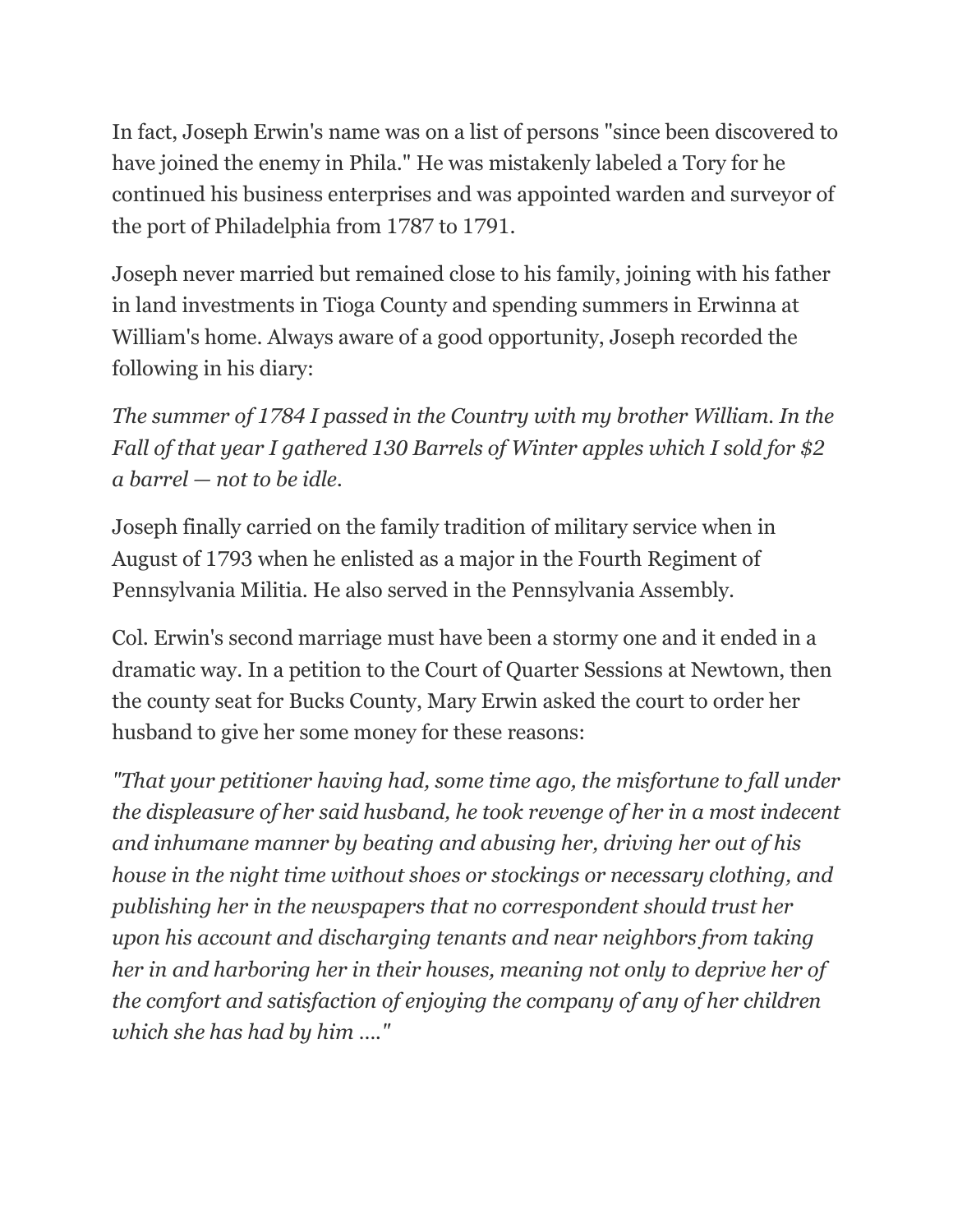It is obvious why neither Mary Erwin nor any of the children from her marriage to Arthur Erwin are buried in the family cemetery.

After leading such a full life, with much drama in it, it seems almost inevitable that Col. Erwin's death should be unusual. On the evening of June 9, 1791, while standing in the doorway of the house of his land agent in Luzerne County, Arthur Erwin was shot to death by an unknown assailant.

The words on his gravestone sum up the feelings of his family:

*On the 9th of June, 1791, died at Tioga Point in the County of Luzerne. By the Hand of an Assassin Arthur Erwin, Esqr. of Bucks County, aged 65 years. Whose Life had been devoted to pursuits useful to his friends, to his family and to his country. His body was conveyed to and interred in that particular Ground, which, in his Lifetime, he had pointed out and this stone placed as well to designate the Spot, as to reverence his Memory by his Descendents.*

The Erwin Family burying ground, with its 12 graves, had fallen into disrepair through the years. In 1960, a piece of land which contained the burying ground was bought by Mr. and Mrs. Harry C. Robson. After building their home, Lakeside, they turned their attention to the difficult task of restoring the historic graveyard.

They hired a skilled stonemason to repair the tuck-pointed brick wall which enclosed the graveyard, cleaned up the debris deposited thoughtlessly in the graveyard, and straightened the gravestones.

The Robsons were commended by local historical societies and neighbors for the love and care they spent to make the little graveyard a dignified and beautiful resting place for the colonel from Erwinna and his family.

— Rayna Polsky, Intelligencer Librarian

*As the Librarian here at The Intelligencer, I thought readers would be interested to see some of the photographs and stories I come across in our*